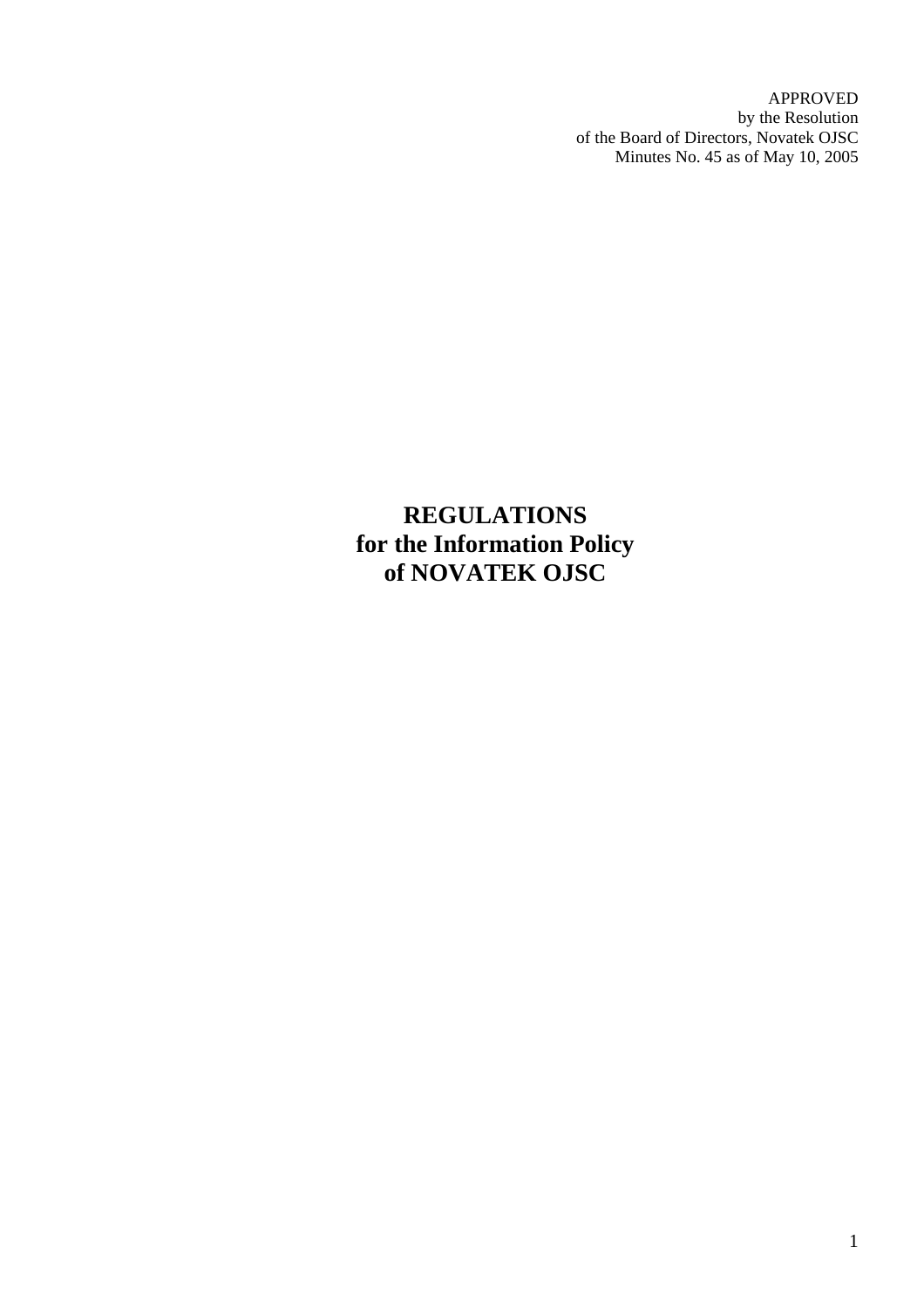# **Table of Contents**

| 1.  | <b>General Provisions</b>                                                                        | 3              |
|-----|--------------------------------------------------------------------------------------------------|----------------|
| 2.  | General Principles of Information Disclosure                                                     | 3              |
| 3.  | Disclosure Committee                                                                             | $\overline{4}$ |
| 4.  | Disclosure of Information in Accordance with Mandatory Requirements Imposed by<br>the Regulators | $\overline{4}$ |
| 5.  | List of Information Subject to Optional Disclosure and Manner of Disclosure                      | 5              |
| 6.  | Comments on Information Disclosed by the Company                                                 | 5              |
| 7.  | Commenting on Rumors                                                                             | 5              |
| 8.  | Disclosure of Preliminary Information                                                            | 6              |
| 9.  | Relations with Investors and Shareholders                                                        | 6              |
| 10. | <b>Mass Media Relations</b>                                                                      | 7              |
| 11. | Disclosure of Information on the Company's Web Site                                              | 7              |
| 12. | <b>Written Requests</b>                                                                          | 8              |
| 13. | Information Classifiable as Trade or Official Secret                                             | 8              |
| 14. | Insider Information and Insiders                                                                 | 8              |
| 15. | Control over Compliance with these Regulations                                                   | 9              |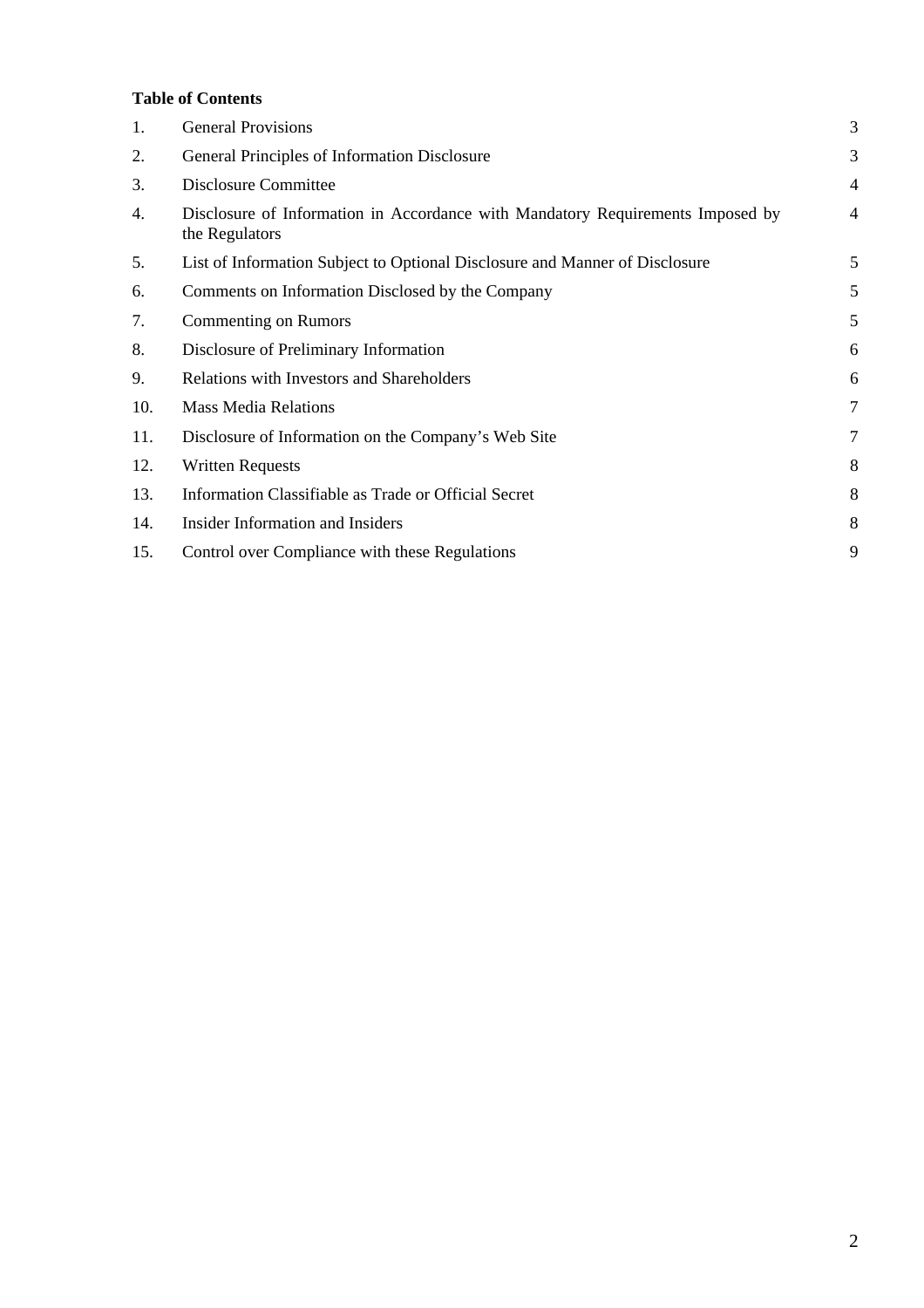# **1. General Provisions**

- 1.1. These Regulations on the Information Policy of Novatek OJSC (*"Regulations"*) are made in accordance with the effective Russian laws, Corporate Code of Conduct approved by the Government of the Russian Federation on 28 November 2001 and recommended by the Federal Commission for the Securities Market of the Russian Federation (FCSM), Articles of Association of Novatek Open Joint-Stock Company (*"Company"*), and listing rules and requirements imposed by the Russian and foreign exchanges at which the Company's shares are being quoted (*"Effective Laws, Rules, and Requirements"*).
- 1.2. These Regulations shall define the list of information and documents subject to disclosure to the shareholders, prospective investors, professional securities market participants, and society as a whole (collectively, *"Stakeholders"*), and set forth the manner and timeframe of providing the said information and documents.
- 1.3. The main objectives pursued by these Regulations shall be to:
	- 1.4. Define the general principles of the Company's information policy;
	- 1.5. Define the principles of disclosure of unbiased, reliable, and consistent information on the Company; and
	- 1.6. Define the principles of disclosure of further information aimed to make the Company more attractive for investments thanks to the Company's higher transparency.

## **2. General Principles of Information Disclosure**

- 2.1. The goal of the Company's information policy shall be to ensure the fullest satisfaction of the Stakeholders' needs for reliable information on the Company and its operations. A Company's authorized person may not selectively refuse to provide public information to any of the Stakeholders, or bias any conclusions or recommendations made by analysts.
- 2.2. The information policy is aimed to ensure that the shareholders fully exercise their right to receive information significant for making investment or management decisions, and to protect the Company's confidential information the disclosure of which may be detrimental to the Company or its shareholders.
- 2.3. The Company's information policy shall be based on the following principles:
	- Regular and prompt disclosure of information;
	- Objectivity, completeness, reliability, and consistency of information being disclosed;
	- Equality of rights of all Stakeholders to receive information, subject to the regulations and requirements imposed by the effective laws or by regulators;
	- Maintenance of a reasonable balance between the Company's transparency and Company's commercial interests; and
	- Maintenance of confidentiality of information classifiable as official or trade secret, and control over the use of insider information.
- 2.4. Data on the Company's operations subject to disclosure shall be divided into two groups:
	- 2.4.1. Data subject to mandatory disclosure; and
	- 2.4.2. Information that may be disclosed at the Company's discretion.
- 2.5. Internal procedures for collection and processing of information subject to disclosure shall be prescribed by the Chairman of the Company's Management Committee.
- 2.6. The main location at which access to documents, materials, and information is provided shall be the office of the Company's branch in the City of Moscow (8  $2<sup>nd</sup>$  Brestskaya Street, Moscow, 125047). The said documents and information shall also be disclosed in electronic format on the Company's corporate web site (www.novatek.ru).
- 2.7. The Company's Disclosure Committee (*"Committee"*) shall be in charge of control over compliance with these Regulations.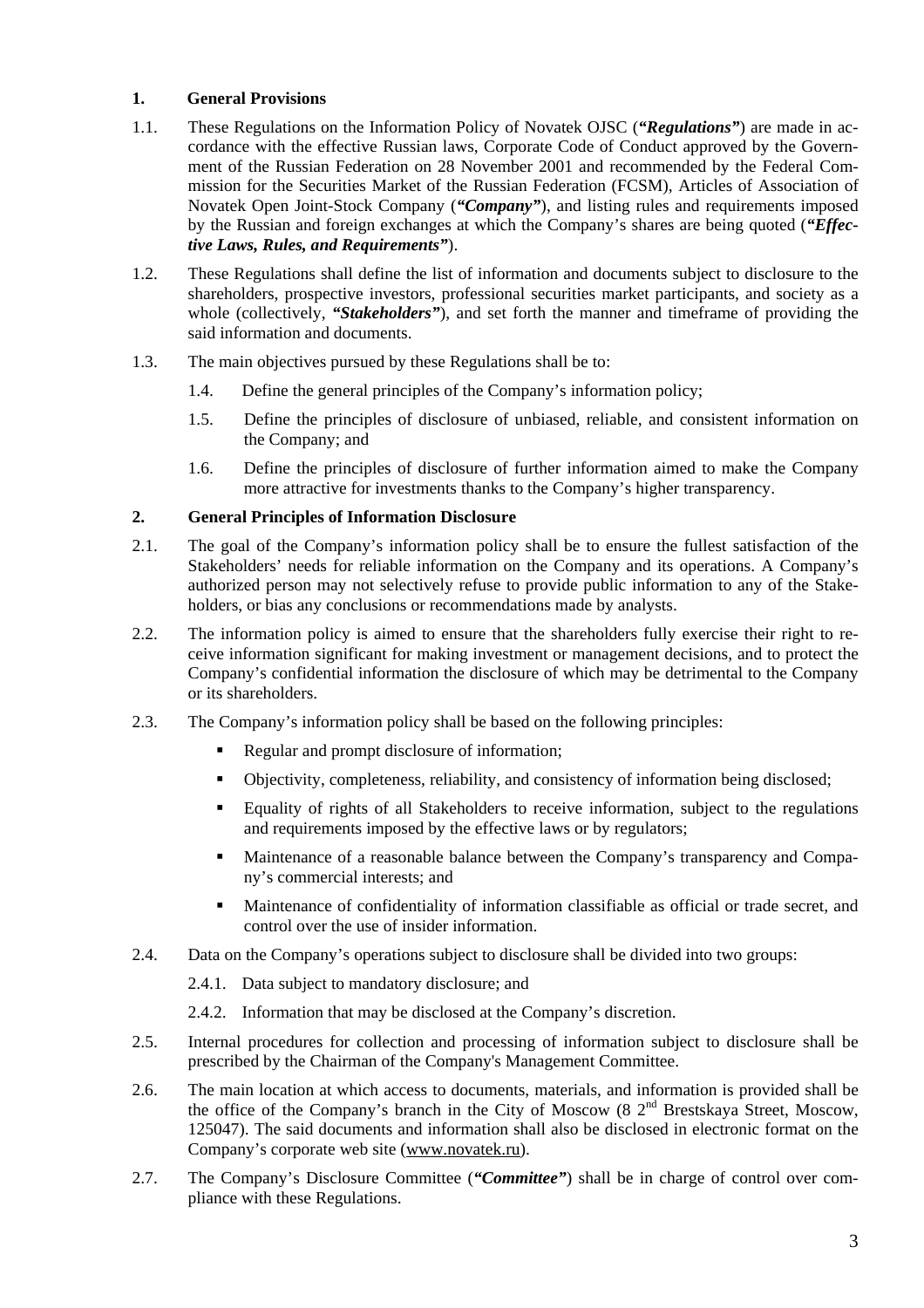### **3. Disclosure Committee**

- 3.1. The Disclosure Committee shall be formed with the aim of elaborating and pursuing a common information policy consistent with the Effective Laws, Rules, and Requirements, and being in line with the Company's development strategy.
- 3.2. The Committee shall make decisions regarding the contents, timeframe, and manner of disclosure of information referred to in Clauses 4.2, 5.1.1, 5.1.2 and 5.1.4 hereof.
- 3.3. The Committee's main objectives shall be to:
	- 3.3.1. Ensure that the Company's disclosure standards are consistent with the Effective Laws, Rules, and Requirements imposed by the regulators;
	- 3.3.2. Ensure that information being disclosed meets the Company's strategy, goals, and objectives;
	- 3.3.3. Ensure compliance with the Company's disclosure procedures and their consistency with the requirements imposed hereby; and
	- 3.3.4. Verify, on an annual basis, consistency of these Regulations with the Effective Laws, Rules, and Requirements, and give recommendations for making necessary amendments hereto.
- 3.4. The Company's permanent members shall include:
	- 3.4.1. Chairman of the Management Committee;
	- 3.4.2. Chief Financial Officer;
	- 3.4.3. Director of the Legal Department;
	- 3.4.4. Director of the Corporate Finance Department;
	- 3.4.5. Head of the Information Policy Office;
	- 3.4.6. Head of the Press Office; and
	- 3.4.7. Investor Relations Manager.
- 3.5. The Committee's proceedings shall be supervised by the Chairman of the Management Committee. The Committee shall meet as needed or if requested by the Committee members.

#### **4. Disclosure of Information in Accordance with Mandatory Requirements Imposed by the Regulators**

- 4.1. Where information on the Company is required to be disclosed, the Company shall, within the timeframe required by the regulators, disclose such information by dispatching the relevant statement to news agencies and publishing it on the Company's web site.
- 4.2. The Company shall make mandatory disclosure of information in accordance with:
	- 4.2.1. Regulations issued by the Federal Financial Markets Service of Russia (FFMS);
	- 4.2.2. RTS Stock Exchange Listing Rules, and Moscow Interbank Currency Exchange (MI-CEX) Listing Rules; and
	- 4.2.3. London Stock Exchange Listing Rules, and requirements prescribed by the UK Listing Authority (UKLA).
- 4.3. The Company's documents subject to mandatory disclosure shall include:
	- 4.3.1. Company's Articles of Association;
	- 4.3.2. Regulations on the Board of Directors;
	- 4.3.3. Regulations on the Board of Directors' Committees;
	- 4.3.4. Corporate Code of Conduct;
	- 4.3.5. Regulations on the Company's Management Committee;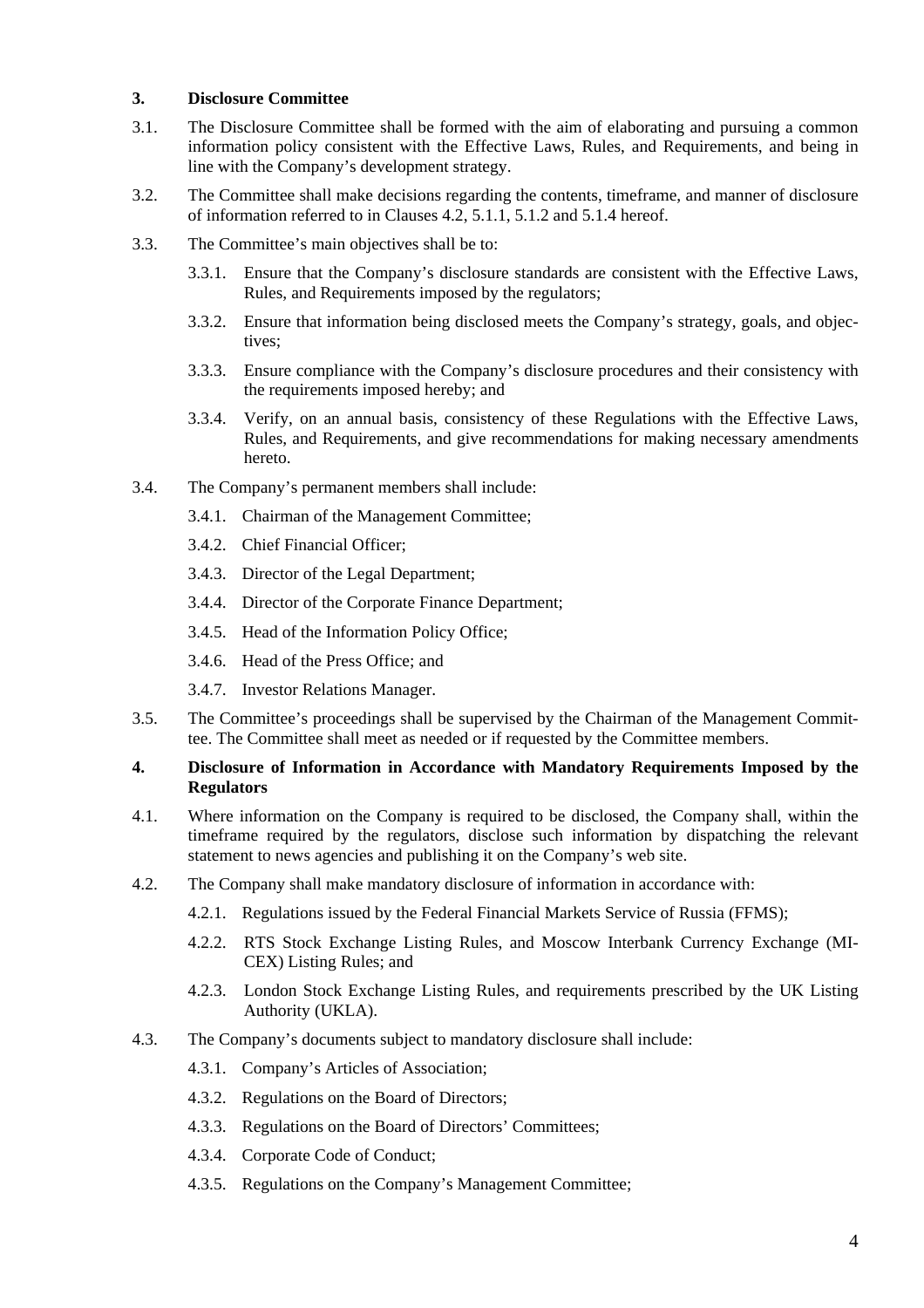- 4.3.6. Regulations on the General Meeting of Shareholders;
- 4.3.7. Information on the Company's issuable securities;
- 4.3.8. Any and all types of reports filed with FFMS or UKLA; and
- 4.3.9. List of the Company's affiliates.
- 4.4. The above list of information subject to disclosure may be changed in case of changes in the Effective Laws, Rules, and Requirements imposed by the regulators.
- 4.5. The Director of the Legal Department shall be responsible for preparing information subject to mandatory disclosure.
- 4.6. In case of mandatory disclosure of any information, the persons authorized to comment on such information on behalf of the Company, subject to their respective powers, shall include all of the Company's members.

#### **5. List of Information Subject to Optional Disclosure and Manner of Disclosure**

- 5.1. The Company shall voluntarily disclose the following information concerning the Company's operations:
	- 5.1.1. Interim and annual consolidated financial statements under the International Financial Reporting Standards (IFRS);
	- 5.1.2. Analysis of the Company's financial standing and performance figures, and management's comments on these;
	- 5.1.3. Comments by authorized persons on information disclosed earlier; and
	- 5.1.4. Presentations and addresses by the Company's representatives, as related to the presentation of the Company's performance figures.
- 5.2. The decision of whether any information not referred to herein is to be disclosed shall be made by the Committee promptly, based on its significance for making investment or management decisions by the Stakeholders. Where the Committee is incapable to decide whether such information is significant for the said purpose and/or whether it is to be disclosed, the Committee shall refer to an independent external adviser.

#### **6. Comments on Information Disclosed by the Company**

- 6.1. Comments on information disclosed earlier may only be given, on behalf of the Company, by the persons authorized to do so by the Committee's decision.
- 6.2. When liaising with the Stakeholders, the Company's authorized persons shall not disclose any information that has not been disclosed earlier; any and all information being provided by such persons shall be based on the earlier disclosed facts, and shall not be exclusive.
- 6.3. Where, during meetings with investors, analysts, or any other Stakeholders, any information has been disclosed inadvertently, the Company shall make every effort to promptly disclose such information to the entire investment community.
- 6.4. During the period starting fifteen days before the issuance of a press release containing the Company's annual or interim performance figures, the Company's authorized persons shall not give comments on any information whatsoever that may be related to any forecasts with respect to such figures. The members of the Board of Directors may comment on the issues considered at the Board's meetings or on any other of the Company's corporate events on their own behalf only and only after such information has been disclosed by the Company in accordance with the procedures prescribed. The Chairman of the Board of Directors may comment both on his/her own behalf and on behalf of the Board of Directors.

## **7. Commenting on Rumors**

7.1. The Company's information policy shall not allow commenting on rumors or speculations. In case of any inquiries related to rumors or speculations, the Company's authorized representatives may only say that *'the Company's information policy does not allow commenting on rumors or speculations.'*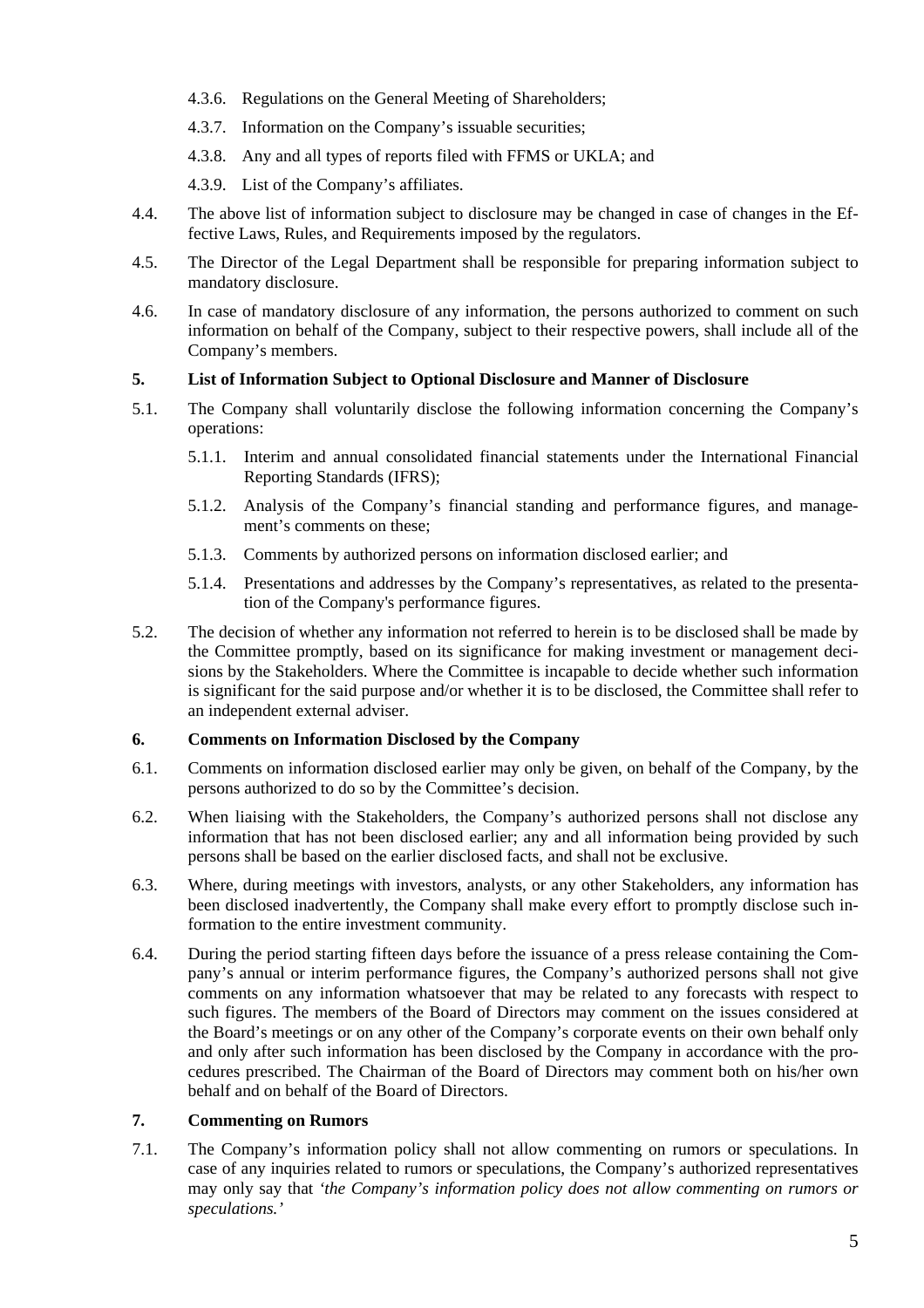- 7.2. Where an inquiry related to any rumors or speculations in the stock market with respect to the Company's operations has been received from a stock exchange or governmental regulators, the Committee shall consider the situation and give recommendations to the authorized persons as to what steps are to be taken.
- 7.3. The Company's authorized representatives shall take measures for refuting incorrect information, especially where its spreading is detrimental to the Company or its shareholders.

## **8. Disclosure of Preliminary Information**

- 8.1. The Company shall not provide any forecasts whatsoever with respect to the Company's net profits or other performance figures until after the relevant press release is issued.
- 8.2. That said, the Company may provide the investment community with preliminary information, by reference to safe harbor provisions contained in the Private Securities Litigation Reform Act of 1995 (PSLRA of 1995). Such information shall be provided in an amount sufficient to enable analysts and investors to give an unbiased assessment of the Company and its prospects; provided always that the following conditions are met:
	- 8.2.1. The information is not confidential and/or has not been published earlier;
	- 8.2.2. The information does not contain any forecasts with respect to the Company's performance figures; and
	- 8.2.3. The information was prepared by or agreed with the Committee.
- 8.3. The said preliminary information may include:
	- 8.3.1. Estimates of sales, expenses, or capital expenditures;
	- 8.3.2. Information on new projects; or
	- 8.3.3. Other commercial or technical information, provided that the aforementioned conditions are met.
- 8.4. Preliminary information shall not be in conflict with any information disclosed earlier in any form whatsoever, including annual, quarterly, or other reports, statements of material facts, or press releases.
- 8.5. Where any preliminary information is included in a written document, the document shall also contain a disclaimer stating that such information is preliminary and may change significantly. Where any preliminary information is disclosed orally, it shall be required to articulate the said disclaimer, or refer the person to a press release or report containing such disclaimer.
- 8.6. Preliminary information concerning the Company's performance figures may, in the ordinary course of business, be discussed by the members of the Board of Directors and Company's management, as well as by the Company's employees whose duties include preparation and disclosure of performance figures. Pursuant to the Corporate Code of Conduct, the said persons shall be fully responsible for non-disclosure of such information.

#### **9. Relations with Investors and Shareholders**

- 9.1. The Company is fully aware that confidence in the Company is based on the mechanisms in place within the Company for exercising the shareholder rights and protecting shareholder interests.
- 9.2. The Company shall ensure timely mandatory disclosure of information to the shareholders in accordance with the Effective Laws, Rules, and Requirements.
- 9.3. The Director of the Legal Department shall be responsible for relations with the Company's shareholders.
- 9.4. The Investor Relations Manager shall be responsible for relations with the investment community.
- 9.5. For the purpose of maintaining relations with the investment community, the Company shall take certain measures aimed to ensure higher informational transparency, including: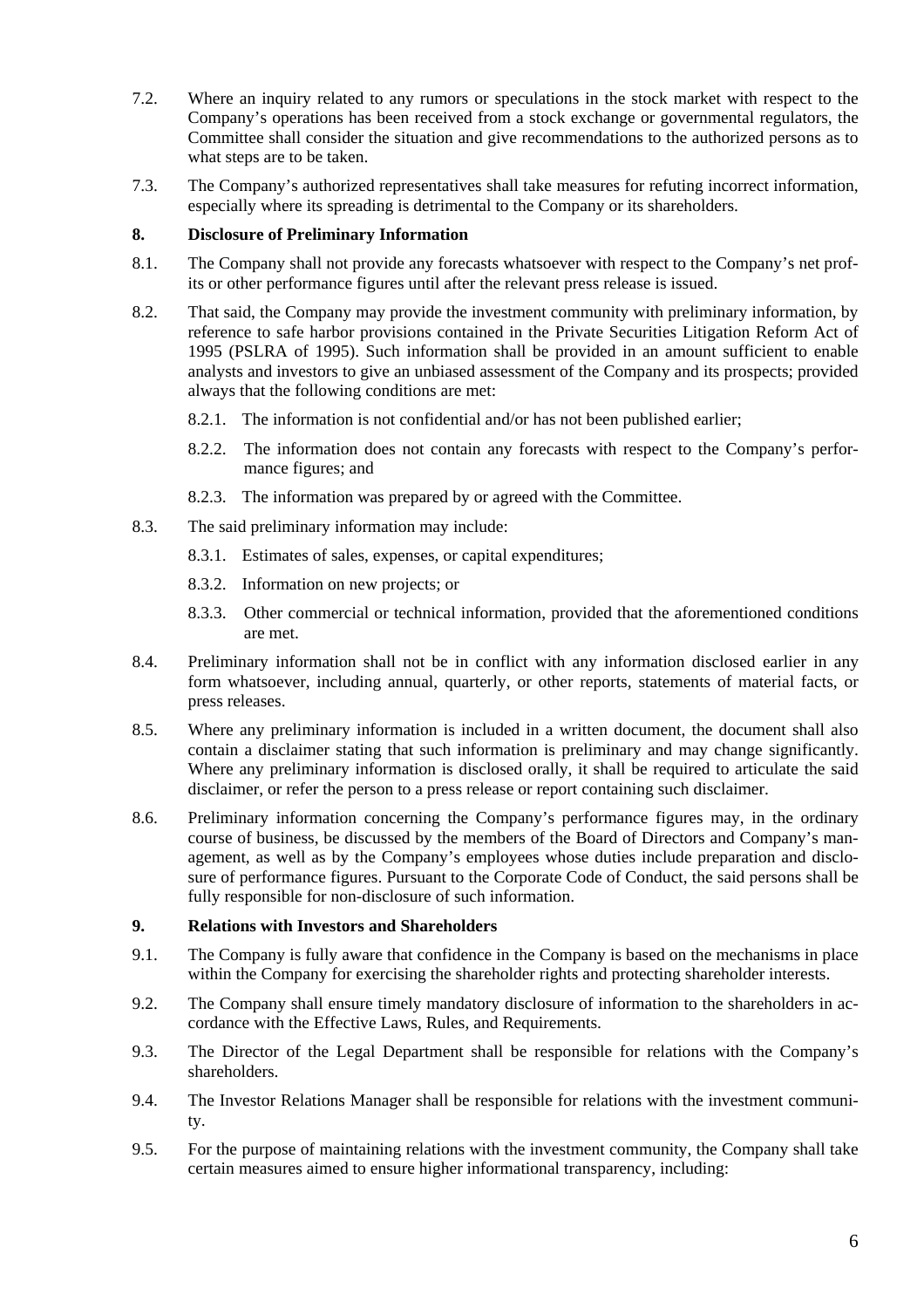- 9.5.1. Disclosure of performance figures and of all of the Company's significant corporate events capable to affect the Company's financial standing;
- 9.5.2. Meetings with and presentations for investors and analysts;
- 9.5.3. One-on-one meetings with investors;
- 9.5.4. Conference calls related to IFRS financial statements; and
- 9.5.5. Publication on the Company's web site of materials disclosed in the course of public communication with investors and analysts.
- 9.6. The scope, contents, timeframe, and manner of disclosure of financial and economic information shall be determined by the Chief Financial Officer.
- 9.7. The Company shall neither disseminate analyst reports to third parties, nor publish these on the Company's web site. The Company shall, however, reserve the right to provide analyst reports to the members of the Board of Directors and Company's management for familiarization.

## **10. Mass Media Relations**

- 10.1. In accordance with the common information policy principles, the Company shall maintain active dialogue with mass media representatives by, *inter alia*:
	- 10.1.1. Issuing press releases regarding all of the Company's significant corporate events;
	- 10.1.2. Holding press conferences and arranging meetings between mass media representatives and Company's management;
	- 10.1.3. Giving prompt and reliable replies to all of the information inquiries from mass media representatives addressed to the Company; and
	- 10.1.4. Participating in conferences, workshops, or other public events.
- 10.2. The Head of the Information Policy Office shall be responsible for mass media relations.
- 10.3. The scope of information allowed for disclosure to mass media shall be determined by the Committee and may be changed by taking into account the Company's current operations.

## **11. Disclosure of Information on the Company's Web Site**

- 11.1. The Company shall have a web site for disclosure of the Company's information both in Russian language (www.novatek.ru) and English language (www.novatek.ru/eng).
- 11.2. In addition to the information referred to in Clauses 4.3 and 5.1 hereof, information subject to mandatory disclosure on the Company's web site shall include:
	- 11.2.1. Company's press releases;
	- 11.2.2. Company's annual and quarterly consolidated financial statements under IFRS, and independent auditor's reports;
	- 11.2.3. Company's annual reports;
	- 11.2.4. Information on the Company's current stock quotes;
	- 11.2.5. Information on the Company's dividends;
	- 11.2.6. Information on the Company registrar and custodian bank;
	- 11.2.7. Information on the members of the Board of Directors and senior managers;
	- 11.2.8. Information on the corporate management system used in the Company;
	- 11.2.9. Information on the General Meetings of Shareholders; and
	- 11.2.10. Other additional information determined by taking into account inquiries from the Stakeholders.
- 11.3. The Head of the Information Policy Office shall be responsible for publishing information on the Company's web site and maintaining the web site. The heads of the relevant units of the Compa-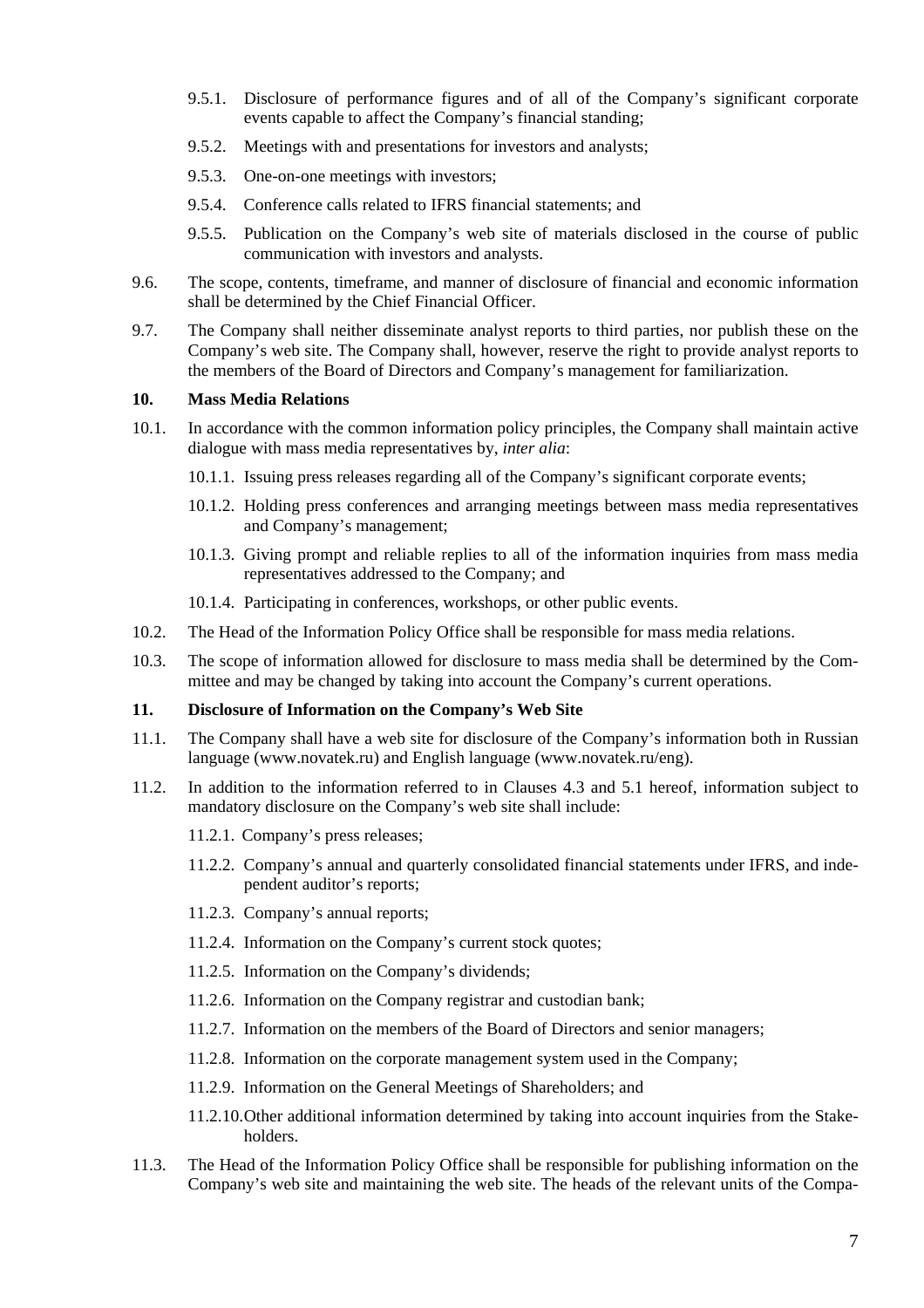ny shall be responsible for timely provision of information required to update any data published on the Company's web site.

# **12. Written Requests**

- 12.1. The documents and information referred to in Clauses 4.3 and 5.1 hereof may be provided upon written request from the Stakeholders. The said documents and information, or a motivated refusal, consistent with law, to provide these, shall be given to the Stakeholders within 10 business days at the Company's location.
- 12.2. Where the Stakeholders wish to receive information in hard copy, the Company may request from them to cover expenses for preparing and providing such information.
- 12.3. Where a written request covers any information not included hereby in the list of information subject to disclosure, the decision to provide such information shall be made by:
	- 12.3.1. Members of the Disclosure Committee, where the information so requested updates any publicly available information on the Company, and is significant for making investment decisions; or by
	- 12.3.2. Chairman or First Deputy Chairman of the Management Committee, in all other cases.

#### **13. Information Classifiable as Trade or Official Secret**

- 13.1. Information shall be classified as official or trade secret where such information is of actual or potential commercial value thanks to its being unknown to third parties, and is not legally accessible, provided that the Company takes measures to protect confidentiality of such information.
- 13.2. The Chairman of the Management Committee and heads of the Company's structural units in charge of information security shall, on behalf of the Company, make every effort for protection of commercial and proprietary information, ensure its confidentiality, prescribe the procedure of handling such information, and determine the list of such information, by maintaining a reasonable balance between the Company's transparency and commitment not to damage the Company's interests.
- 13.3. The list of information classifiable as trade or official secret and the procedure of use of such information shall be laid down in the relevant internal documents of the Company.

#### **14. Insider Information and Insiders**

- 14.1. Insider information shall include any non-public data related to securities or transactions therewith, or to the issuer of such securities and issuer's operations, the disclosure of which may significantly affect the market price of such securities.
- 14.2. Insider information on securities shall mean information (including that to be disclosed in accordance with the laws of the Russian Federation regulating the securities market or with the Company's internal documents) before its disclosure, provided that its disclosure may significantly affect the market price of such securities.
- 14.3. Data containing the assessment of the value of securities and/or assessment of the Company's financial standing, provided that such assessment has been made using the publicly available information, shall not be regarded as the insider information on securities.
- 14.4. Insiders shall mean individuals or legal entities having access to insider information under the law, or other statutory regulations, job instructions, other internal documents of the Company, or agreements with the Company. The said persons shall include:
	- 14.4.1. Members of the Board of Directors, members of the Board of Directors' Committees, members of the Company's collegial executive body or Internal Audit Committee;
	- 14.4.2. Persons discharging employment duties, duties of service, or other professional duties for the benefit of the Company, *inter alia*, under civil-law contracts, and, therefore, having access to insider information (including auditors, specialized depositories, and professional securities market participants);